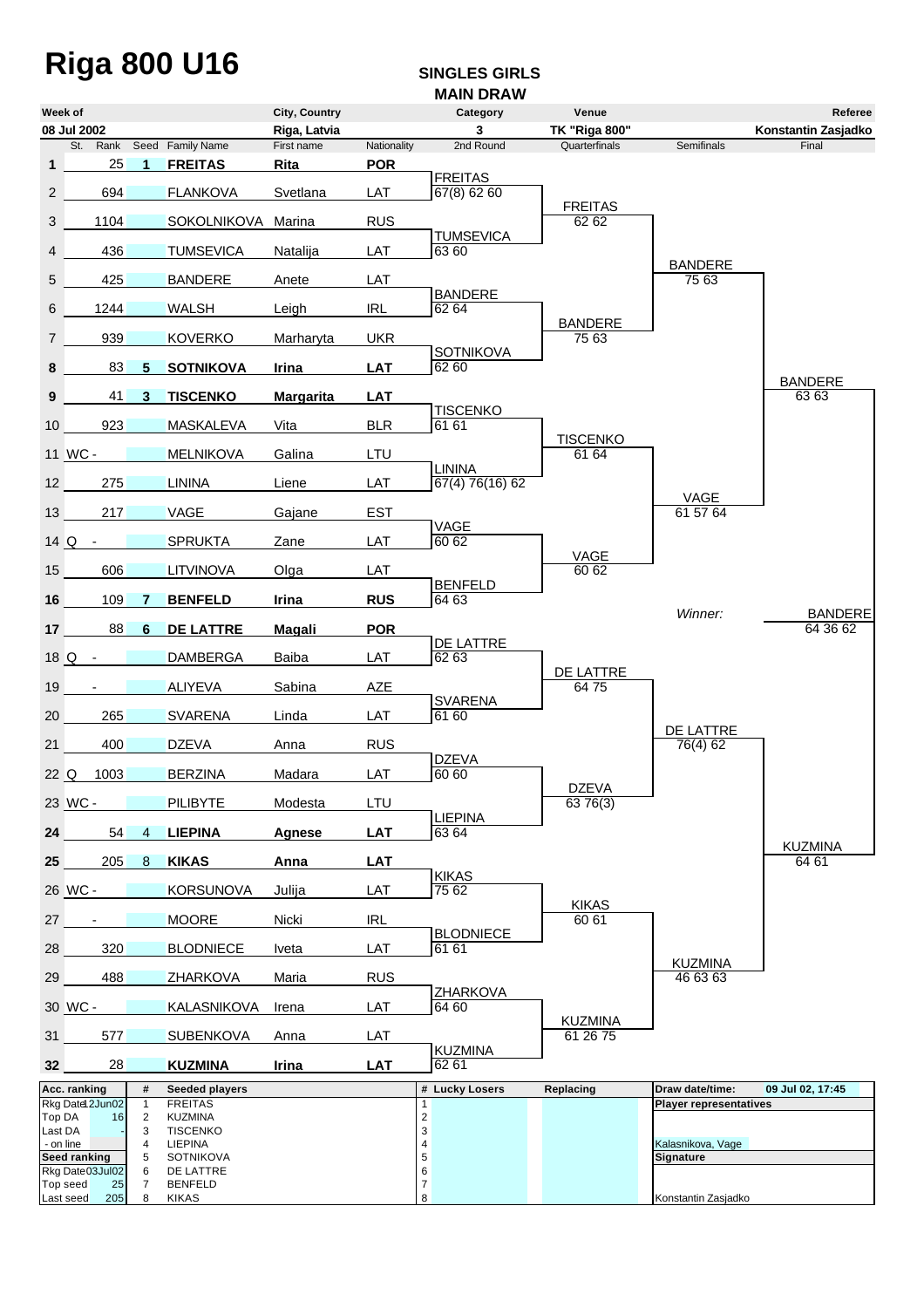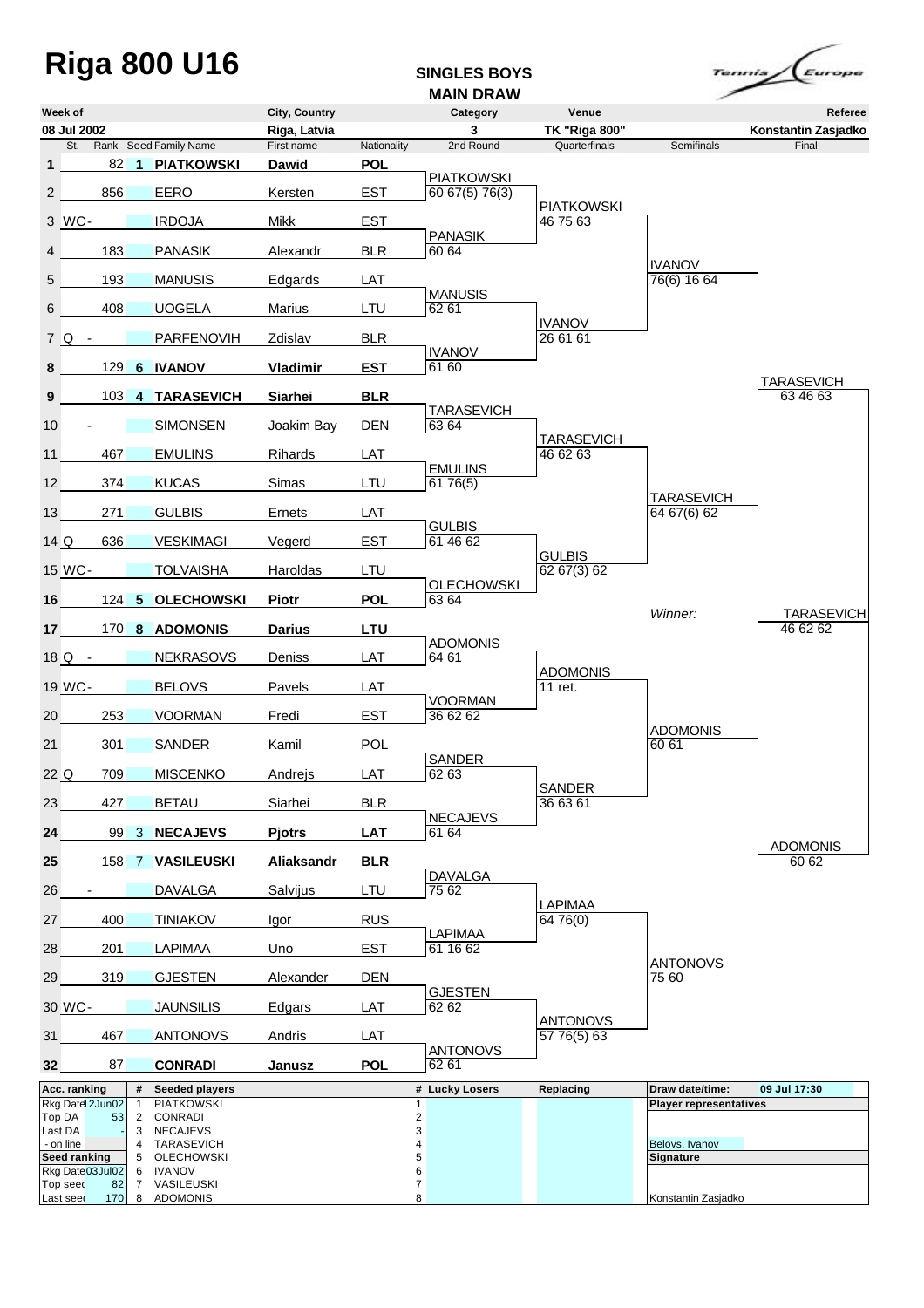## **Riga 800 U16 DOUBLES GIRLS**



| Rkg Date 26Jun02 |  | DE LATTRE        |  | <b>Player representatives</b> |
|------------------|--|------------------|--|-------------------------------|
| <b>Top DA</b>    |  | <b>FREITAS</b>   |  |                               |
| Last DA          |  | TISCENKO         |  |                               |
| - on line        |  | <b>SOTNIKOVA</b> |  | Sotnikova, Kuzmina            |
| Seed ranking     |  | <b>BANDERE</b>   |  | <b>Signature</b>              |
| Rkg Date 03Jul02 |  | <b>KUZMINA</b>   |  |                               |
| Top seed         |  | LIEPINA          |  |                               |
| Last seed        |  | VAGE             |  | Konstantin Zasjadko           |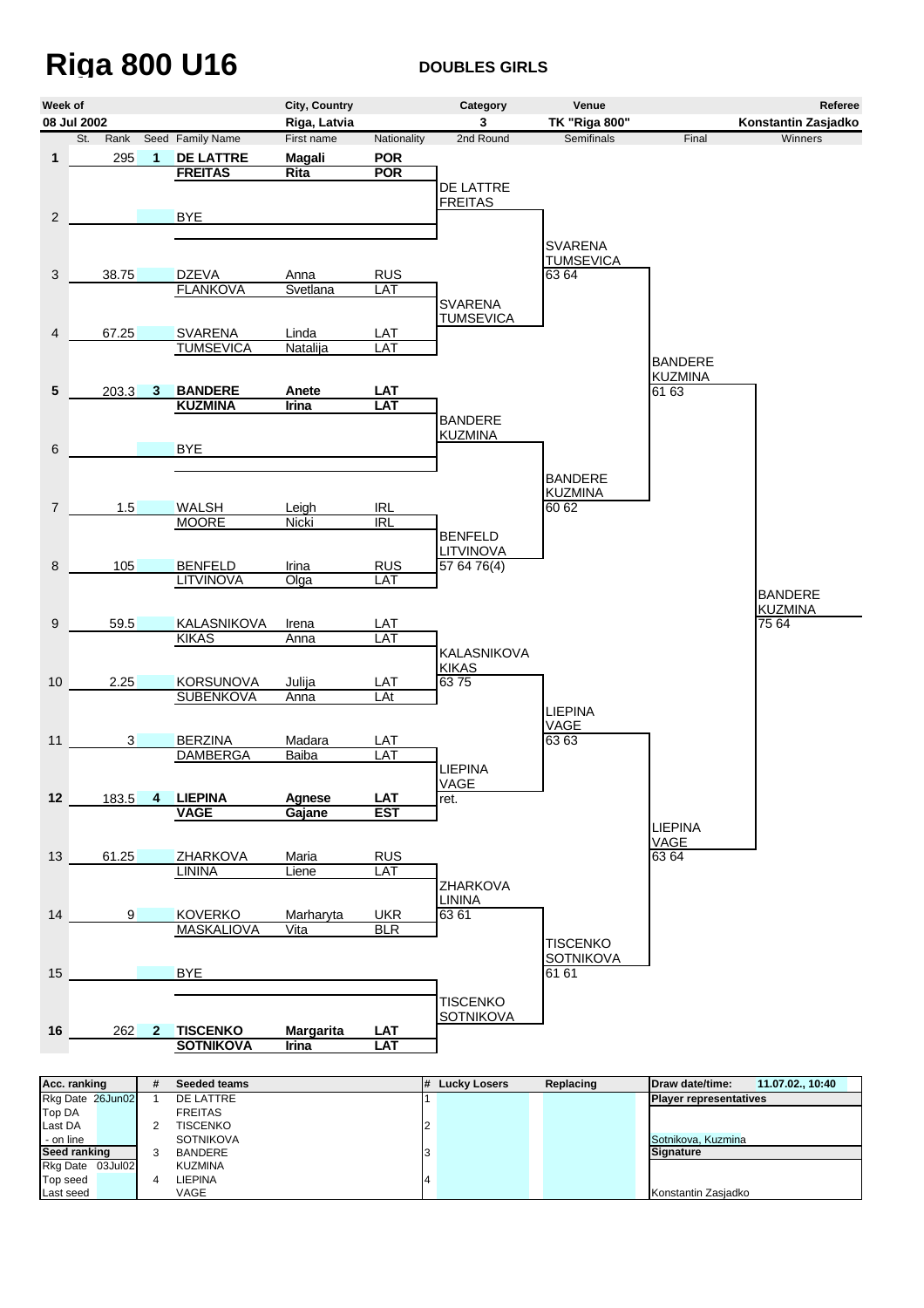## **Riga 800 U16 DOUBLES BOYS**

/<sub>Europe</sub> ennis,



| Rkg Date 26Jun02 |   | CONRADI           |  | <b>Player representatives</b> |
|------------------|---|-------------------|--|-------------------------------|
| Top DA           |   | <b>OLECHOWSKI</b> |  |                               |
| Last DA          |   | <b>ANTONOVS</b>   |  |                               |
| - on line        |   | <b>NECAJEVS</b>   |  | Betau                         |
| Seed ranking     |   | <b>PANASIK</b>    |  | Sianature                     |
| Rkg Date 03Jul02 |   | <b>BETAU</b>      |  |                               |
| Top seed         | 4 | VASILEUSKI        |  |                               |
| Last seed        |   | <b>BELOVS</b>     |  | Konstantin Zasjadko           |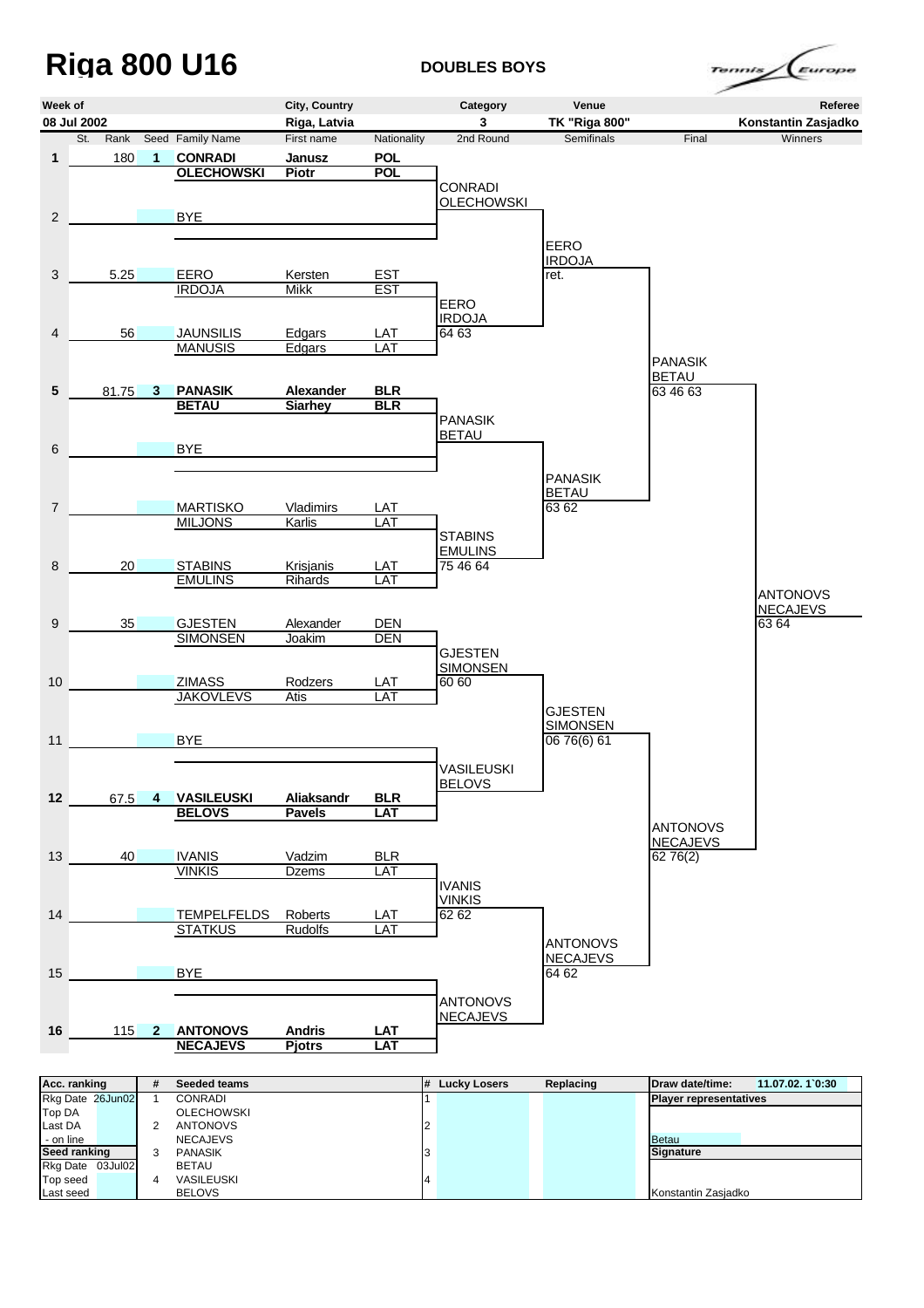### Riga 800 U16 **SINGLES GIRLS**

### **QUALIFYING DRAW**

| Week of<br>Category<br>Venue<br>08 Jul 2002<br>3<br><b>TK "Riga 800"</b><br>Konstantin Zasjadl<br>Riga, Latvia<br>Rank Seed Family Name<br>First name<br>Nationality<br>Finals<br>Qualifiers<br>St.<br>2nd Round<br>1003<br>DA<br>$\mathbf{1}$<br><b>BERZINA</b><br><b>Madara</b><br>LAT<br><b>BERZINA</b><br>$\mathbf{1}$<br><b>BERZINA</b><br>$\overline{c}$<br>3<br><b>BERZINA</b><br>4<br>6275<br>5<br><b>VITOLA</b><br>6<br><b>VITOLA</b><br>7<br>DA<br><b>VITOLA</b><br>LAT<br>$\sf b$<br>Darta<br>8<br>DA<br>LTU<br><b>JEROCHINA</b><br>Jekaterina<br>$\boldsymbol{9}$<br><b>JEROCHINA</b><br>10<br><b>JEROCHINA</b><br>11<br><b>DAMBERGA</b><br>12<br>63 61<br>13<br><b>DAMBERGA</b><br>14<br>15<br><b>DAMBERGA</b><br><b>16 DA</b><br><b>DAMBERGA</b><br>Baiba<br>LAT<br><b>17 DA</b><br><b>EMELIANOVA</b><br><b>RUS</b><br>Oksana<br><b>EMELIANOVA</b><br>18<br><b>EMELIANOVA</b><br>19<br><b>SPRUKTA</b><br>20<br>61 60<br>21<br><b>SPRUKTA</b><br>22<br>23<br><b>SPRUKTA</b><br><b>SPRUKTA</b><br>Zane<br>LAT<br>24 DA<br>25<br>26<br>27<br>28<br>29<br>30<br>31<br>32 | <b>QUALIFYING DRAW</b> |  |  |               |  |  |  |              |  |  |  |  |
|------------------------------------------------------------------------------------------------------------------------------------------------------------------------------------------------------------------------------------------------------------------------------------------------------------------------------------------------------------------------------------------------------------------------------------------------------------------------------------------------------------------------------------------------------------------------------------------------------------------------------------------------------------------------------------------------------------------------------------------------------------------------------------------------------------------------------------------------------------------------------------------------------------------------------------------------------------------------------------------------------------------------------------------------------------------------------------|------------------------|--|--|---------------|--|--|--|--------------|--|--|--|--|
|                                                                                                                                                                                                                                                                                                                                                                                                                                                                                                                                                                                                                                                                                                                                                                                                                                                                                                                                                                                                                                                                                    |                        |  |  | City, Country |  |  |  | <b>Refer</b> |  |  |  |  |
|                                                                                                                                                                                                                                                                                                                                                                                                                                                                                                                                                                                                                                                                                                                                                                                                                                                                                                                                                                                                                                                                                    |                        |  |  |               |  |  |  |              |  |  |  |  |
|                                                                                                                                                                                                                                                                                                                                                                                                                                                                                                                                                                                                                                                                                                                                                                                                                                                                                                                                                                                                                                                                                    |                        |  |  |               |  |  |  |              |  |  |  |  |
|                                                                                                                                                                                                                                                                                                                                                                                                                                                                                                                                                                                                                                                                                                                                                                                                                                                                                                                                                                                                                                                                                    |                        |  |  |               |  |  |  |              |  |  |  |  |
|                                                                                                                                                                                                                                                                                                                                                                                                                                                                                                                                                                                                                                                                                                                                                                                                                                                                                                                                                                                                                                                                                    |                        |  |  |               |  |  |  |              |  |  |  |  |
|                                                                                                                                                                                                                                                                                                                                                                                                                                                                                                                                                                                                                                                                                                                                                                                                                                                                                                                                                                                                                                                                                    |                        |  |  |               |  |  |  |              |  |  |  |  |
|                                                                                                                                                                                                                                                                                                                                                                                                                                                                                                                                                                                                                                                                                                                                                                                                                                                                                                                                                                                                                                                                                    |                        |  |  |               |  |  |  |              |  |  |  |  |
|                                                                                                                                                                                                                                                                                                                                                                                                                                                                                                                                                                                                                                                                                                                                                                                                                                                                                                                                                                                                                                                                                    |                        |  |  |               |  |  |  |              |  |  |  |  |
|                                                                                                                                                                                                                                                                                                                                                                                                                                                                                                                                                                                                                                                                                                                                                                                                                                                                                                                                                                                                                                                                                    |                        |  |  |               |  |  |  |              |  |  |  |  |
|                                                                                                                                                                                                                                                                                                                                                                                                                                                                                                                                                                                                                                                                                                                                                                                                                                                                                                                                                                                                                                                                                    |                        |  |  |               |  |  |  |              |  |  |  |  |
|                                                                                                                                                                                                                                                                                                                                                                                                                                                                                                                                                                                                                                                                                                                                                                                                                                                                                                                                                                                                                                                                                    |                        |  |  |               |  |  |  |              |  |  |  |  |
|                                                                                                                                                                                                                                                                                                                                                                                                                                                                                                                                                                                                                                                                                                                                                                                                                                                                                                                                                                                                                                                                                    |                        |  |  |               |  |  |  |              |  |  |  |  |
|                                                                                                                                                                                                                                                                                                                                                                                                                                                                                                                                                                                                                                                                                                                                                                                                                                                                                                                                                                                                                                                                                    |                        |  |  |               |  |  |  |              |  |  |  |  |
|                                                                                                                                                                                                                                                                                                                                                                                                                                                                                                                                                                                                                                                                                                                                                                                                                                                                                                                                                                                                                                                                                    |                        |  |  |               |  |  |  |              |  |  |  |  |
|                                                                                                                                                                                                                                                                                                                                                                                                                                                                                                                                                                                                                                                                                                                                                                                                                                                                                                                                                                                                                                                                                    |                        |  |  |               |  |  |  |              |  |  |  |  |
|                                                                                                                                                                                                                                                                                                                                                                                                                                                                                                                                                                                                                                                                                                                                                                                                                                                                                                                                                                                                                                                                                    |                        |  |  |               |  |  |  |              |  |  |  |  |
|                                                                                                                                                                                                                                                                                                                                                                                                                                                                                                                                                                                                                                                                                                                                                                                                                                                                                                                                                                                                                                                                                    |                        |  |  |               |  |  |  |              |  |  |  |  |
|                                                                                                                                                                                                                                                                                                                                                                                                                                                                                                                                                                                                                                                                                                                                                                                                                                                                                                                                                                                                                                                                                    |                        |  |  |               |  |  |  |              |  |  |  |  |
|                                                                                                                                                                                                                                                                                                                                                                                                                                                                                                                                                                                                                                                                                                                                                                                                                                                                                                                                                                                                                                                                                    |                        |  |  |               |  |  |  |              |  |  |  |  |
|                                                                                                                                                                                                                                                                                                                                                                                                                                                                                                                                                                                                                                                                                                                                                                                                                                                                                                                                                                                                                                                                                    |                        |  |  |               |  |  |  |              |  |  |  |  |
|                                                                                                                                                                                                                                                                                                                                                                                                                                                                                                                                                                                                                                                                                                                                                                                                                                                                                                                                                                                                                                                                                    |                        |  |  |               |  |  |  |              |  |  |  |  |
|                                                                                                                                                                                                                                                                                                                                                                                                                                                                                                                                                                                                                                                                                                                                                                                                                                                                                                                                                                                                                                                                                    |                        |  |  |               |  |  |  |              |  |  |  |  |
|                                                                                                                                                                                                                                                                                                                                                                                                                                                                                                                                                                                                                                                                                                                                                                                                                                                                                                                                                                                                                                                                                    |                        |  |  |               |  |  |  |              |  |  |  |  |
|                                                                                                                                                                                                                                                                                                                                                                                                                                                                                                                                                                                                                                                                                                                                                                                                                                                                                                                                                                                                                                                                                    |                        |  |  |               |  |  |  |              |  |  |  |  |
|                                                                                                                                                                                                                                                                                                                                                                                                                                                                                                                                                                                                                                                                                                                                                                                                                                                                                                                                                                                                                                                                                    |                        |  |  |               |  |  |  |              |  |  |  |  |
|                                                                                                                                                                                                                                                                                                                                                                                                                                                                                                                                                                                                                                                                                                                                                                                                                                                                                                                                                                                                                                                                                    |                        |  |  |               |  |  |  |              |  |  |  |  |
|                                                                                                                                                                                                                                                                                                                                                                                                                                                                                                                                                                                                                                                                                                                                                                                                                                                                                                                                                                                                                                                                                    |                        |  |  |               |  |  |  |              |  |  |  |  |
|                                                                                                                                                                                                                                                                                                                                                                                                                                                                                                                                                                                                                                                                                                                                                                                                                                                                                                                                                                                                                                                                                    |                        |  |  |               |  |  |  |              |  |  |  |  |
|                                                                                                                                                                                                                                                                                                                                                                                                                                                                                                                                                                                                                                                                                                                                                                                                                                                                                                                                                                                                                                                                                    |                        |  |  |               |  |  |  |              |  |  |  |  |
|                                                                                                                                                                                                                                                                                                                                                                                                                                                                                                                                                                                                                                                                                                                                                                                                                                                                                                                                                                                                                                                                                    |                        |  |  |               |  |  |  |              |  |  |  |  |
|                                                                                                                                                                                                                                                                                                                                                                                                                                                                                                                                                                                                                                                                                                                                                                                                                                                                                                                                                                                                                                                                                    |                        |  |  |               |  |  |  |              |  |  |  |  |
|                                                                                                                                                                                                                                                                                                                                                                                                                                                                                                                                                                                                                                                                                                                                                                                                                                                                                                                                                                                                                                                                                    |                        |  |  |               |  |  |  |              |  |  |  |  |
|                                                                                                                                                                                                                                                                                                                                                                                                                                                                                                                                                                                                                                                                                                                                                                                                                                                                                                                                                                                                                                                                                    |                        |  |  |               |  |  |  |              |  |  |  |  |
|                                                                                                                                                                                                                                                                                                                                                                                                                                                                                                                                                                                                                                                                                                                                                                                                                                                                                                                                                                                                                                                                                    |                        |  |  |               |  |  |  |              |  |  |  |  |
|                                                                                                                                                                                                                                                                                                                                                                                                                                                                                                                                                                                                                                                                                                                                                                                                                                                                                                                                                                                                                                                                                    |                        |  |  |               |  |  |  |              |  |  |  |  |

| Acc. ranking    |         | #   | <b>Seeded players</b> | # Alternates | Replacing | Draw date/time:<br>07 Jul 02, 19:00 |
|-----------------|---------|-----|-----------------------|--------------|-----------|-------------------------------------|
| <b>Rkg Date</b> | 26Jun02 |     | <b>BERZINA</b>        |              |           | <b>Player representatives</b>       |
| Top DA          |         |     |                       |              |           |                                     |
| Last DA         |         |     |                       |              |           |                                     |
| - on line       |         |     |                       |              |           |                                     |
| Seed ranking    |         | ა   |                       | 5            |           | <b>Signature</b>                    |
| <b>Rkg Date</b> | 03Jul02 | - 6 |                       |              |           |                                     |
| Top seed        | 1003    |     |                       |              |           |                                     |
| Last seed       | . .     | 8   |                       |              |           | Konstantin Zasjadko                 |